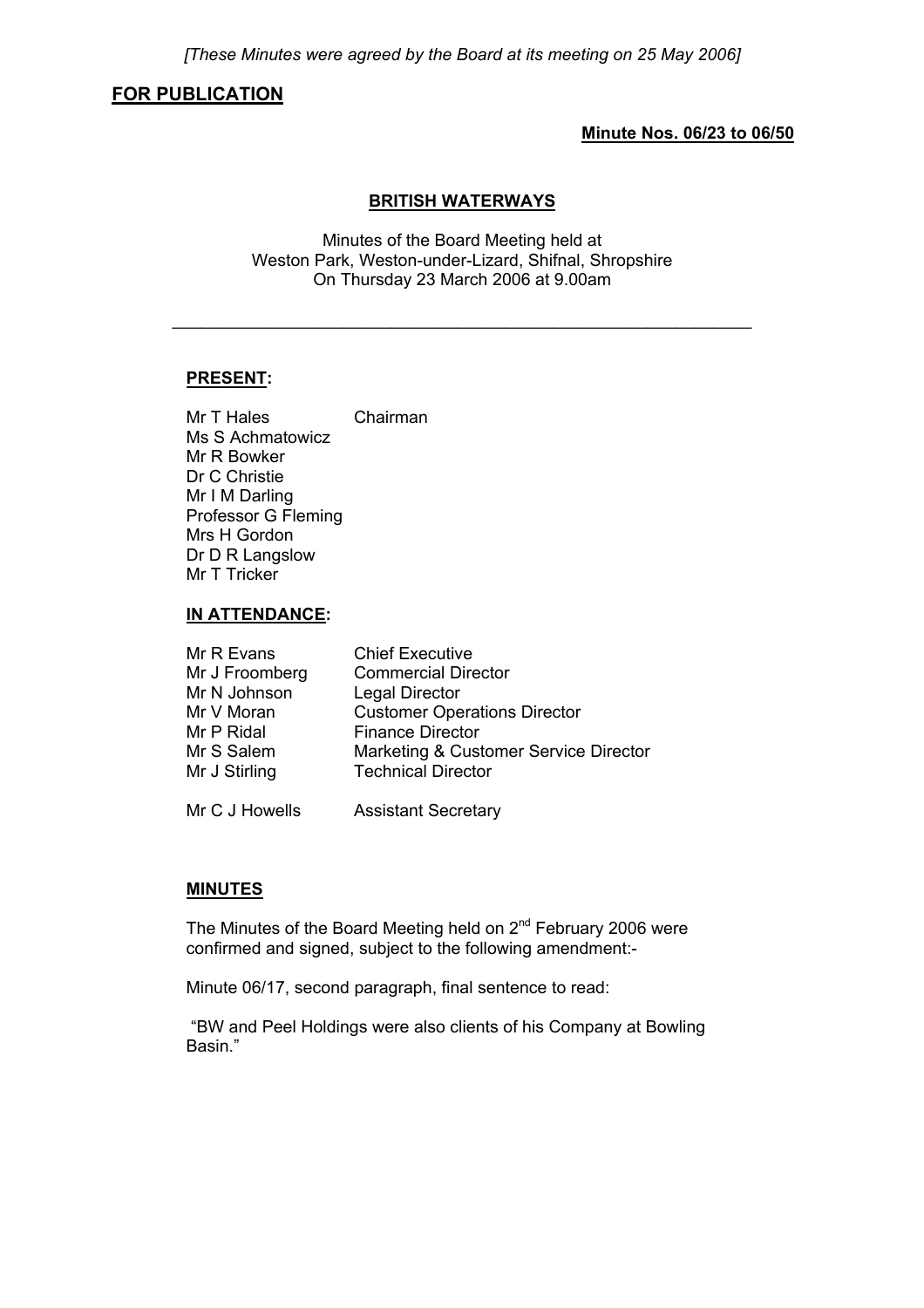# **MATTERS ARISING**

# **BW Leisure Attractions – Falkirk Wheel (Minute 06/02**)

06/23 The Commercial Director advised in response to Dr Christie that the updated masterplan for the Falkirk Wheel site would be available around the end of 2006. Dr Christie added that he had met the Director, Scotland and was pleased that upgrading of the Wheel product was in hand.

## **BWML – Boat Sales (Minute 06/11)**

06/24 The Commercial Director confirmed that BWML was examining the option of its boat sales business being outsourced.

# **Audit Committee – Climate Change (Minute 06/19)**

06/25 Referring to the Audit Committee's review of climate change risks for BW, Professor Fleming observed that he was preparing a report for the Chief Executive on flood risk issues, including riparian property and reservoirs.

# **CHIEF EXECUTIVE'S REPORT**

06/26 The Board noted BWB 3221.

# **Media**

06/27 The Marketing & Customer Service Director confirmed that training was given to BW personnel who had contact with the media. This was tailored to the extent of their exposure.

## **Senior Management Changes**

06/28 The Customer Operations Director reported on the restructuring of the personnel function, including the appointment of Andrew Johnson as Head of HR reporting directly to him.

## **BMF Mediation**

06/29 The Board noted the positive outcome of the mediation with BMF. The process of working more closely together was in hand including a number of confidence building measures.

## **Port Dundas Re-connection Project**

06/30 The Board confirmed agreement to the increased project cost of the Port Dundas restoration project funded by Third Parties (£6,893,000/£5,650,000 approved previously).

# **The Water Framework Directive - Scotland**

06/31 Professor Fleming highlighted the restrictive approach of the Scottish Environment Protection Agency in applying the Water Framework Directive. He felt this would discourage developments along rivers and canals. He would take up his concerns with the Legal Director.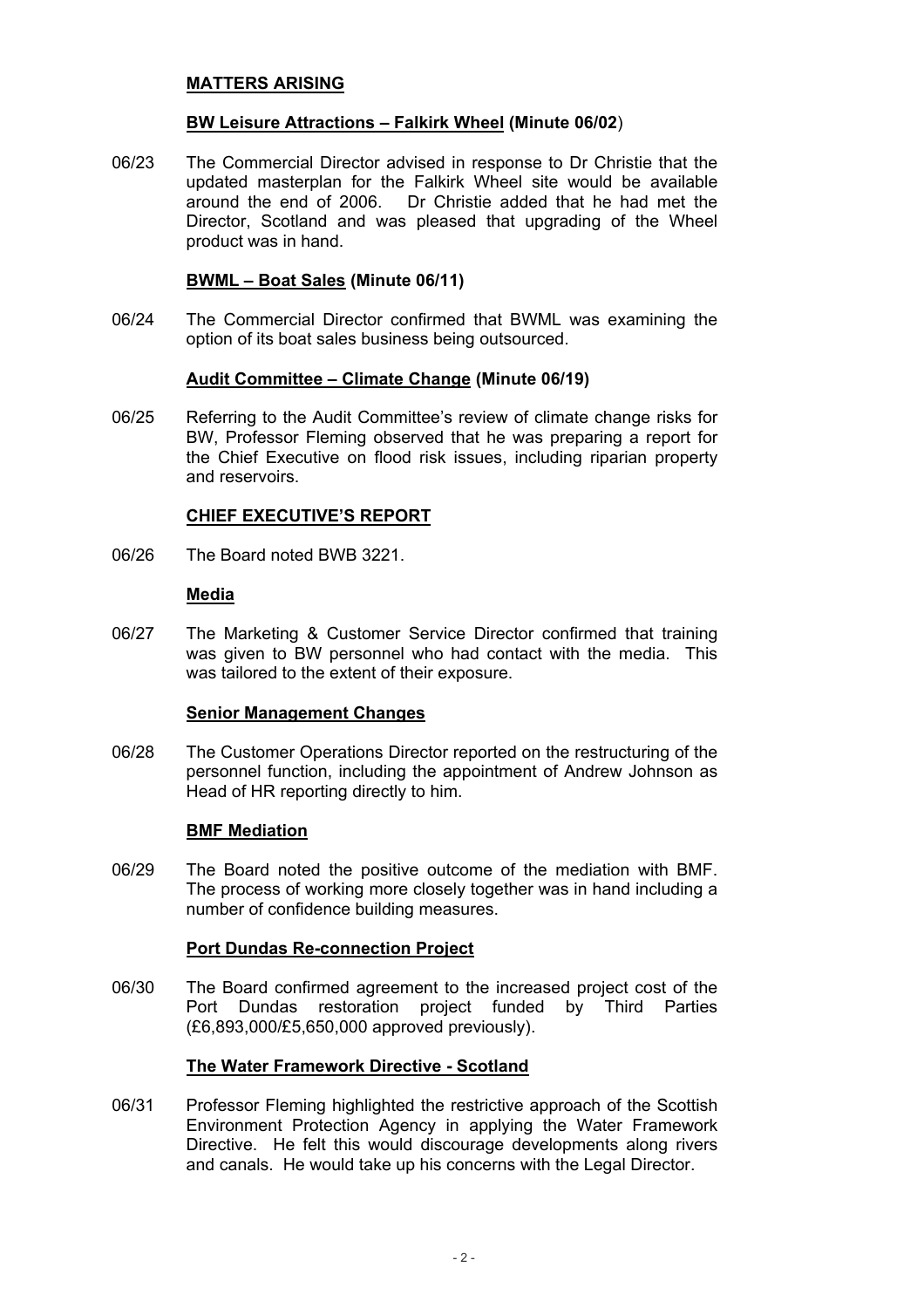# **Judicial Review (Central Rates Transitional Relief)**

06/32 The Legal Director reported on the hearing of BW's judicial review claim against the ODPM. He was hopeful that the matter could be settled to BW's satisfaction without a judgement.

# **Demolition of Coal Chutes – Birmingham Canals**

06/33 The Chief Executive advised that public protests had led to the cessation of works to demolish redundant coal chutes on the Birmingham Canals. Discussions with those who had expressed concerns was now in progress. The Executive accepted that, whilst the demolition was justified, the PR message had not been handled well. Senior management was being advised of the importance of taking time to fully explain circumstances to local enthusiasts in future.

## **FINANCE DIRECTOR'S REPORT**

06/34 The Board noted BWB 3220.

# **Treasury Policies**

06/35 The Chairman highlighted the large amount of cash on deposit and was assured by the Finance Director that this was being actively managed and would significantly reduce in the coming months.

> Mrs Gordon also noted that whilst the Financial Memorandum required BW to break-even, custom and practice allowed otherwise. Her suggestion that this should not be relied on for the future was accepted by the Executive.

 It was agreed that the Finance Director would present his Treasury Policy in respect of BW's cash and its investments to the next Board Meeting as well as the Audit Committee.

# **HEALTH & SAFETY MANAGEMENT PROGRESS REPORT**

06/36 The Technical Director introduced BWB 3216.

 The Technical Director gave an update on the incident at Plank Lane Lift Bridge on the Leeds & Liverpool Canal where the counterweight beam had fallen onto the road. He reported that the need for a more intensive inspection process was evident and the lessons of the incident would be extended to other structures, where appropriate.

 Mr Stirling also updated the Board on the anomalies/errors in the data previously reported to the Board relating to RIDDOR Reportable Incidents. He advised that the problem in SAP had been corrected and reported data would, in future, be correct.

# **STRATEGY**

06/37 The Board considered BWB 3224 and the attached draft strategic statement together with a presentation by the Executive Directors. The presentation set out the plans to deliver key elements of BW's strategy: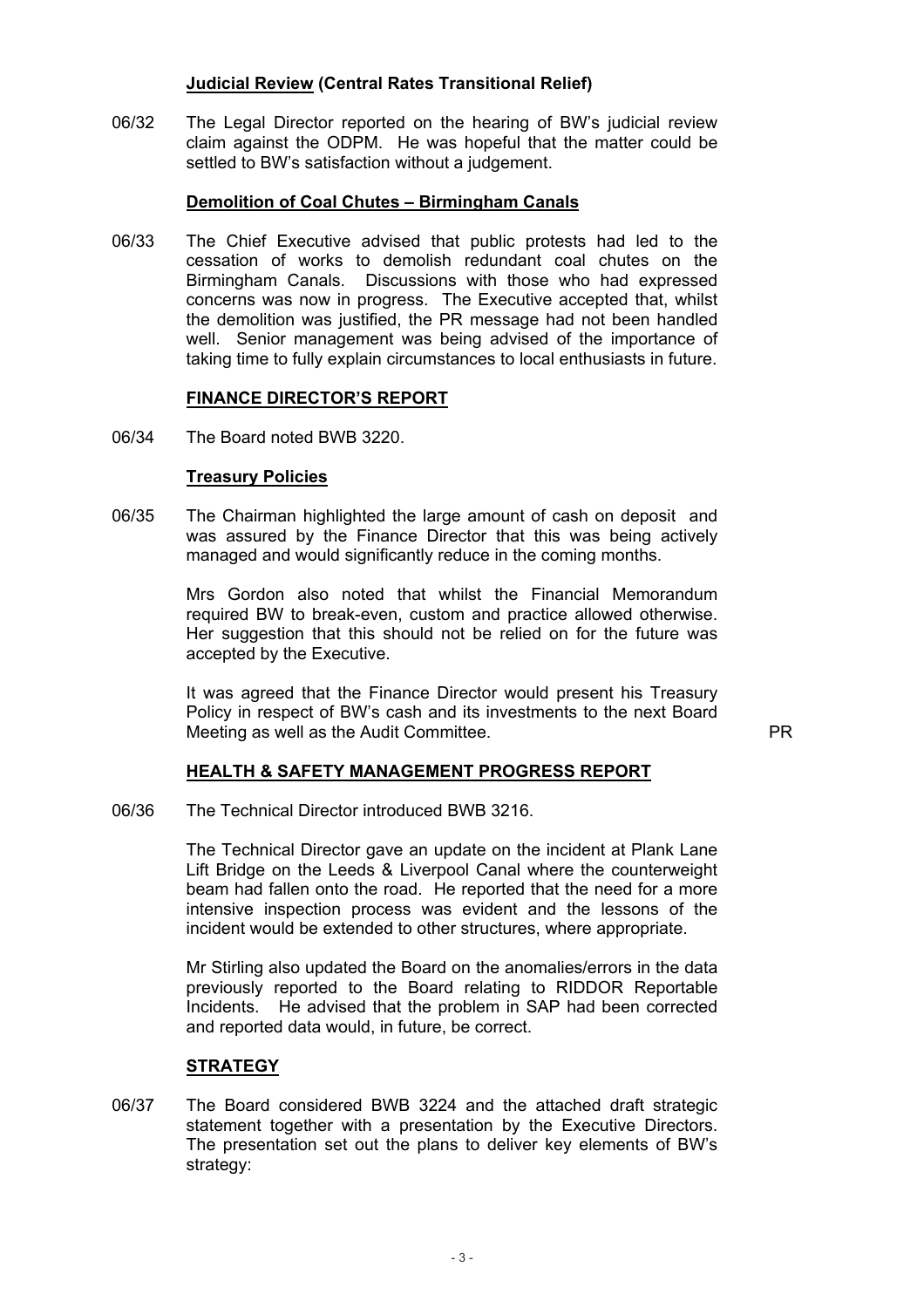- Setting the contract standard and delivering it at optimum cost;
- Creating secure income streams;
- Investing to grow visitor numbers and becoming totally customer focussed.

 In summing up after the presentations by individual Directors, the Chief Executive emphasised two points. Firstly, the further work that was needed on efficiencies and factoring this into the cost line. Secondly, that the thrust was not about changing values; it was about doing it better.

Points in the discussion that followed included:

- Heritage and environment and also water quality, were benefits to the customer that should be articulated in the strategy:
- It was important that Government assumptions in regard to reducing grant were consistent with BW's: the emphasis was on becoming increasingly self-sufficient;
- The Executive confirmed that although it had not featured in the presentation, driving down HQ costs was a key element of the strategy;
- It was also suggested that reference should be included to our business partners;
- A number of views were expressed on freight and the Chief Executive was asked to prepare a fact based paper on the cost/benefits of freight to BW and the community, to help clarify further strategy and plans;
- A risk section could be added. Commercial risks were covered by contingency planning. Other risk were less easy to plan for (e.g. avian flu, drought, flooding) and flexibility would be needed in the contract with Government to allow for this;
- Whilst customer numbers was a good measure of public benefit, it was not exclusively so. There were wider benefits and activities which produced these (e.g. heritage or education) and which needed to be assessed on their merits. They would be brought to the Board on a case-by-case basis;
- The magnitude of the culture change required and winning hearts and minds was a major communications challenge.

 The Board welcomed the strategy outlined by the Executive and confirmed its full support in implementing it.

# **3-YEAR CORPORATE PLAN**

06/38 The Finance Director introduced BWB 3225, the 3-Year Corporate Plan 2006/07 to 2008/09.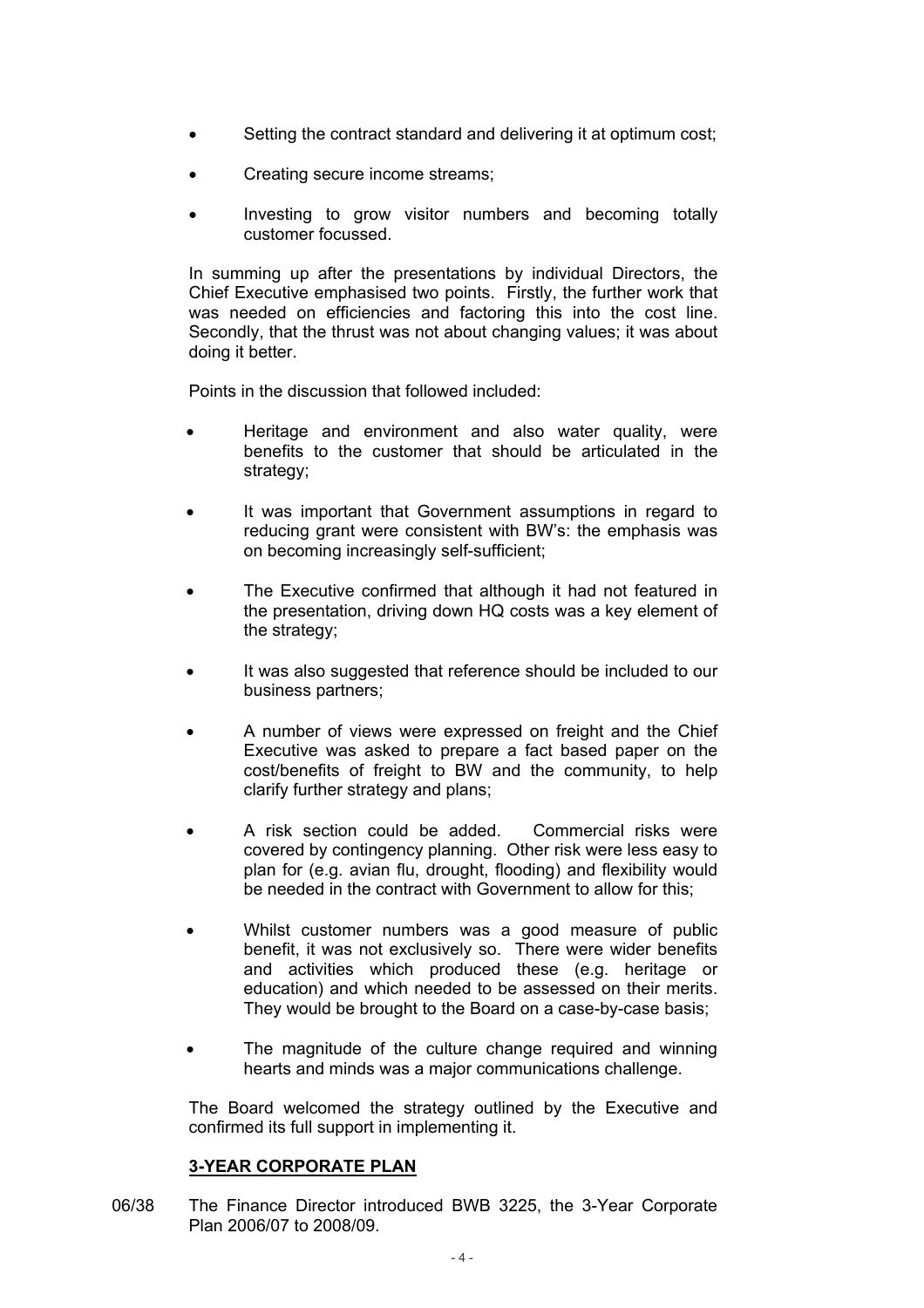The Chief Executive advised that Years 2 and 3 of the Plan did not contain sufficient contingency because of the lateness of DEFRA confirming the cut in BW's grant. The plan, therefore, showed unspecified savings of £1.5m and £3m in Years 2 and 3 to bring the contingency back to circa £4m. Details of how and where these savings would occur would emerge during the year.

A revised risks and opportunities section of the Plan was tabled.

 In response to Board Members' comments, the Executive undertook to add some target efficiencies to core waterway. The Executive also undertook to present the outcome of its work on KPIs to the next meeting. These included property investment.

 The plan was approved, subject to these amendments and an updated version would be circulated. RE

# **MEASURING PROGRESS TOWARDS THE VISION – CUSTOMER RESEARCH PROGRAMME 2005**

06/39 The Marketing & Customer Service Director introduced BWB 3219. This set out an assessment of BW's customer service performance in 2005/06 based on the outcomes of its market research programme and also set out key developments for 2006/07.

Mr Salem highlighted his overall performance assessment including:

- Progress in continuing to build a positive image of the waterways and British Waterways;
- Whilst there was no change to visit numbers, this was not part of the strategy for this year with the concentration on improving service etc.;
- Good customer service standards had been maintained with improvements in excellence for the passionate enthusiast and holiday boaters;

 He concluded that this modest improvement was no cause for complacency. The key developments planned for 2006/07 were geared to the size of the challenge of becoming more customer focussed and increasing visitor numbers.

 In the discussion, Mr Salem acknowledged that visit numbers by activity categories were very broadly based. The Marketing Strategy in the Autumn would contain further segmentation.

 It was also accepted that there were groups of customers other than leisure users who should be identified more explicitly e.g. business and commercial users.

 It was noted that the report findings would be reviewed by the Remuneration Committee at its May meeting.

## **BW PENSION FUND – IMPROVING GOVERNANCE**

06/40 The Board considered BWB 3222 by the Committee of Management Sub-Group. This set out the conclusions of a review it had asked to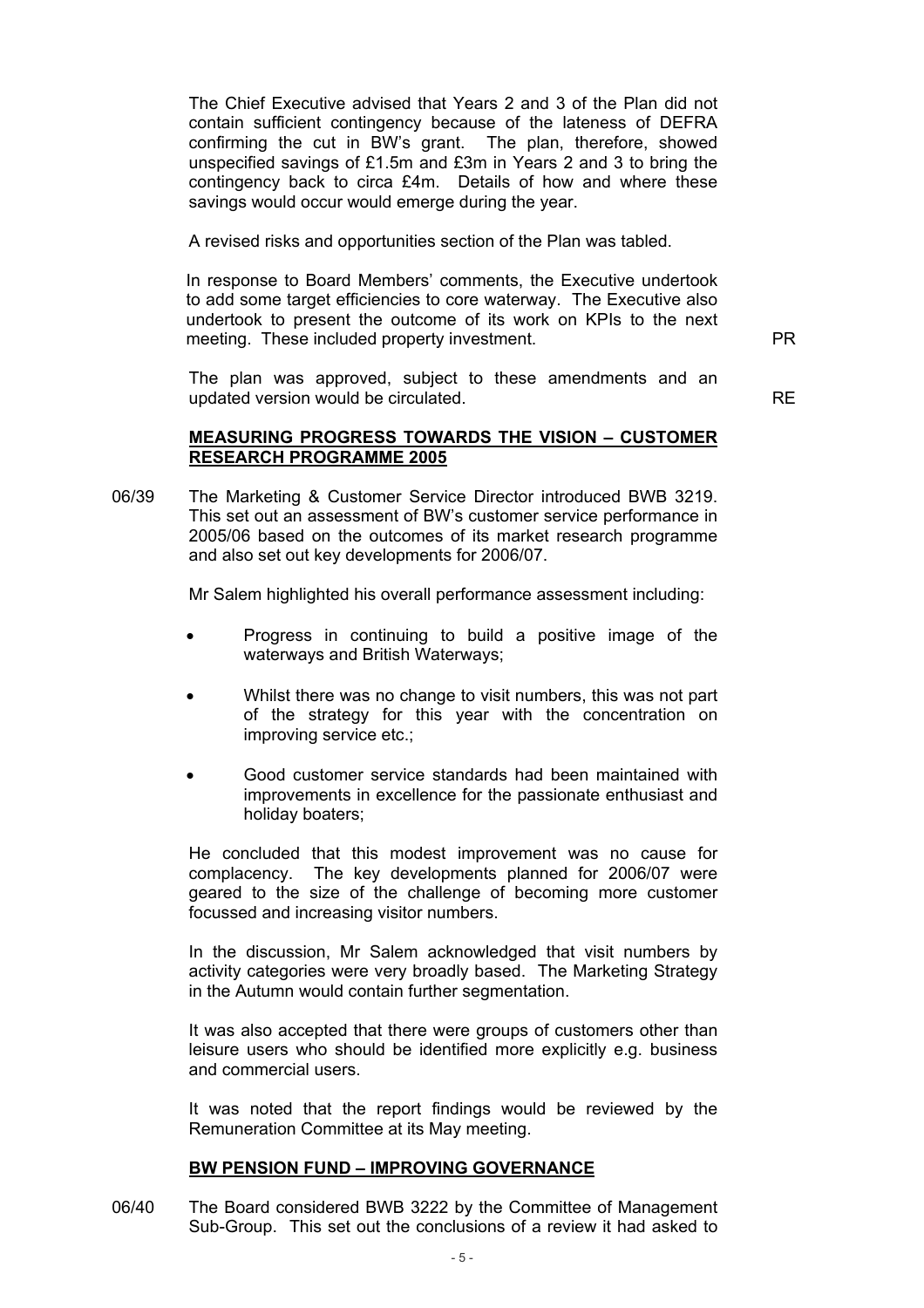be undertaken on the governance arrangements for the BW Pension Fund. The objectives of the review were to:

- Ensure compliance with changing pension regulation;
- Remove the potential risk of conflict within the current two tier structure of Trustee and Committee of Management;
- Improve the efficiency and effectiveness of the various committees required to properly govern the pension fund.

 The recommendations as set out in the Memorandum for dissolution of the existing two tier governance structure and formation of a single Trustee Board were approved by the Board. It was noted that these would also be submitted to the Committee of Management and the Trustees during April for their approval. VM

## **COMMERCIAL UPDATE & COMMERCIAL PROJECTS (BWB 3215)**

06/41 The Board noted progress on the 2005/06 investment and disposal strategy.

The following project was approved:

### **Jericho**

• Disposal of the site at Jericho for a capital receipt of between [*text omitted as commercially confidential*] and to delegate to the Chief Executive the final decision on disposal once "best and final" offers are received.

The following project approved by the Executive was noted:

### **Loughborough**

• In the September 2005 Commercial Update, the Board were informed (BWB 3196) of a project to invest [*text omitted as commercially confidential*] of cash and our land in the development of Loughborough Canal Basin to provide improved waterspace, customer facilities and produce serviced development plots for leisure, residential and student accommodation.

On the 1<sup>st</sup> March the Commercial Director confirmed, and the Chief Executive approved, final details of the project which now involved [*text omitted as commercially confidential*] of cash but with a base case return of 20% and an upside case of 24%.

### **RESTORATION UPDATE**

06/42 The Board noted BWB 3217 with a report by the Regeneration Director on the Liverpool Link, Droitwich, Cotswolds and Manchester, Bolton & Bury Canals restorations and an Olympics update by the London Director.

> On the Olympics update, the Chief Executive reported that at a meeting the previous day, DEFRA had confirmed its acceptance of BW's proposals for the Bow Back Rivers. The Board agreed that Mark Bensted and Richard Rutter should be congratulated.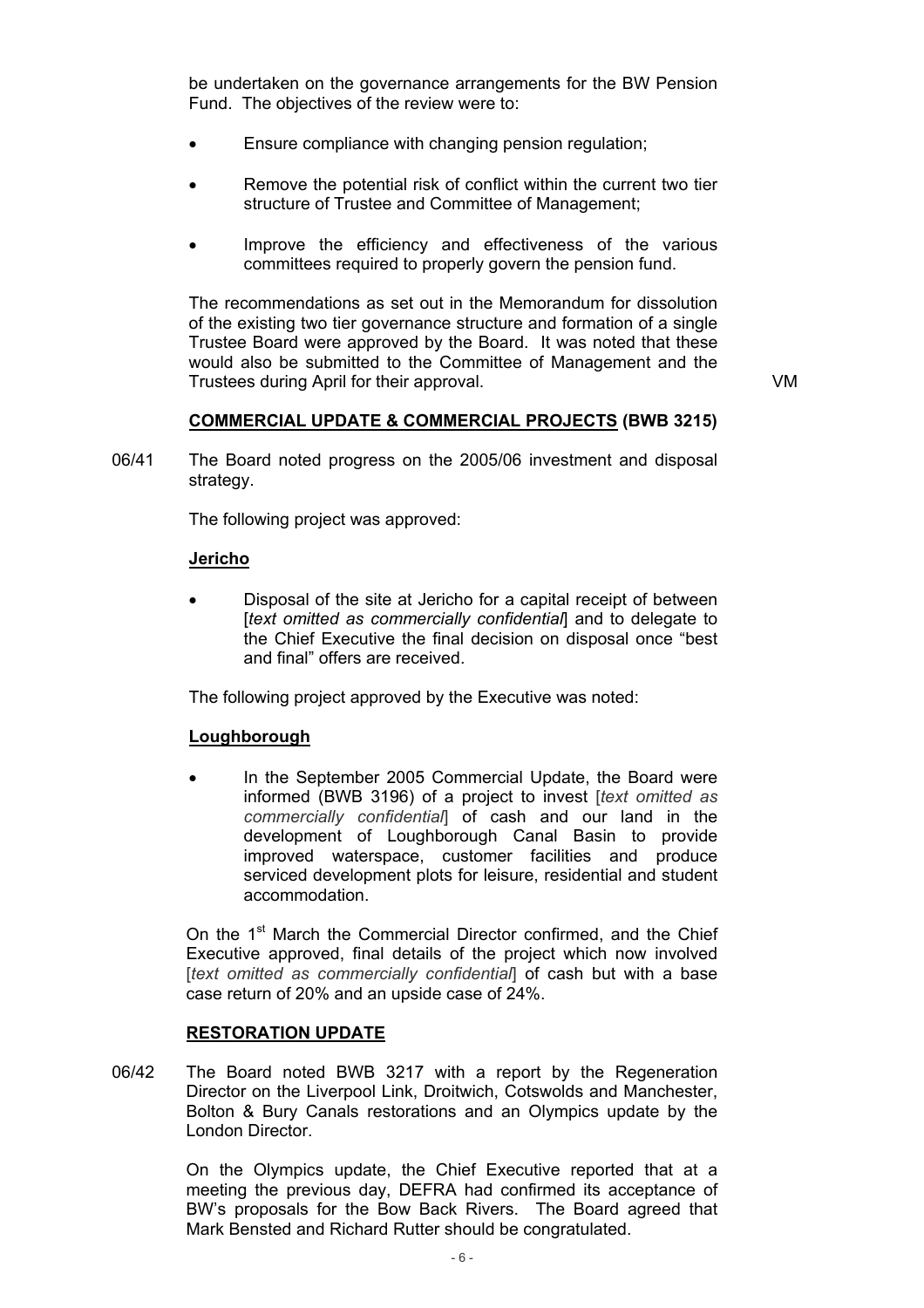The Chief Executive also advised on the Cotswolds Canal that SWRDA continued to insist on their £6 million capital contribution being spent in the current financial year. This could be achieved by acquiring one of the commercial properties on the planned route of the canal where land was required to reinstate the canal channel. Following severance of the part required for the canal restoration, the remainder would be traded and the disposal proceeds applied towards the restoration costs.

 An appropriate property had been identified, the purchase price of which could be 100% funded from the SWRDA contribution. The Executive proposed proceeding on this basis, subject to the level of risk being adequately managed through the funding arrangements with SWRDA. The Board endorsed this approach and approved the acquisition of the property on that basis. The state of the property on that basis.

### **ANNUAL REPORT & ACCOUNTS 2005/06 (BWB 3218)**

06/43 The Board considered outline proposals for the layout and content of the Annual Report & Accounts 2005/06. Initial design concepts were also attached.

> The Board endorsed the overall approach and delegated to the Chairman, Chief Executive, Finance Director and Marketing and Customer Service Director to take the next steps required to publish the document.

# **CORPORATE GOVERNANCE ISSUES**

06/44 The Legal Director introduced Memorandum BWB 3223.

 The Board briefly reviewed whether it would be appropriate for Members to serve as Directors of JVs and subsidiaries. The Chairman's view that the Board's role was to ensure there was sufficient technical competence in the Executive and then delegate was endorsed. It was agreed that the paper from the Executive at the next meeting on Wood Wharf and ISIS would further help to clarify responsibilities.

Following its discussion, the Board approved the following:

- **(i)** To formally adopt the Board Objectives as set out in Appendix 1;
- **(ii)** the reconstitution of the Fair Trading Group as a full committee of the Board with Terms of Reference as set out in Appendix 2 and with an interim membership of Messrs Tricker (as Chairman), Bowker and Hales;
- **(iii)** the changes to BW appointments to the Boards of Edinburgh Quay and Timber Basin Limited;
- **(iv)** the amendments to the Board Policy as set out in red in Appendix 3B with one exception. This was in regard to appointments to directorships and company secretary of subsidiaries and associated undertakings between Board Meeting. Those with a risk score of 7 or over were to be emailed to Board Members for confirmation.